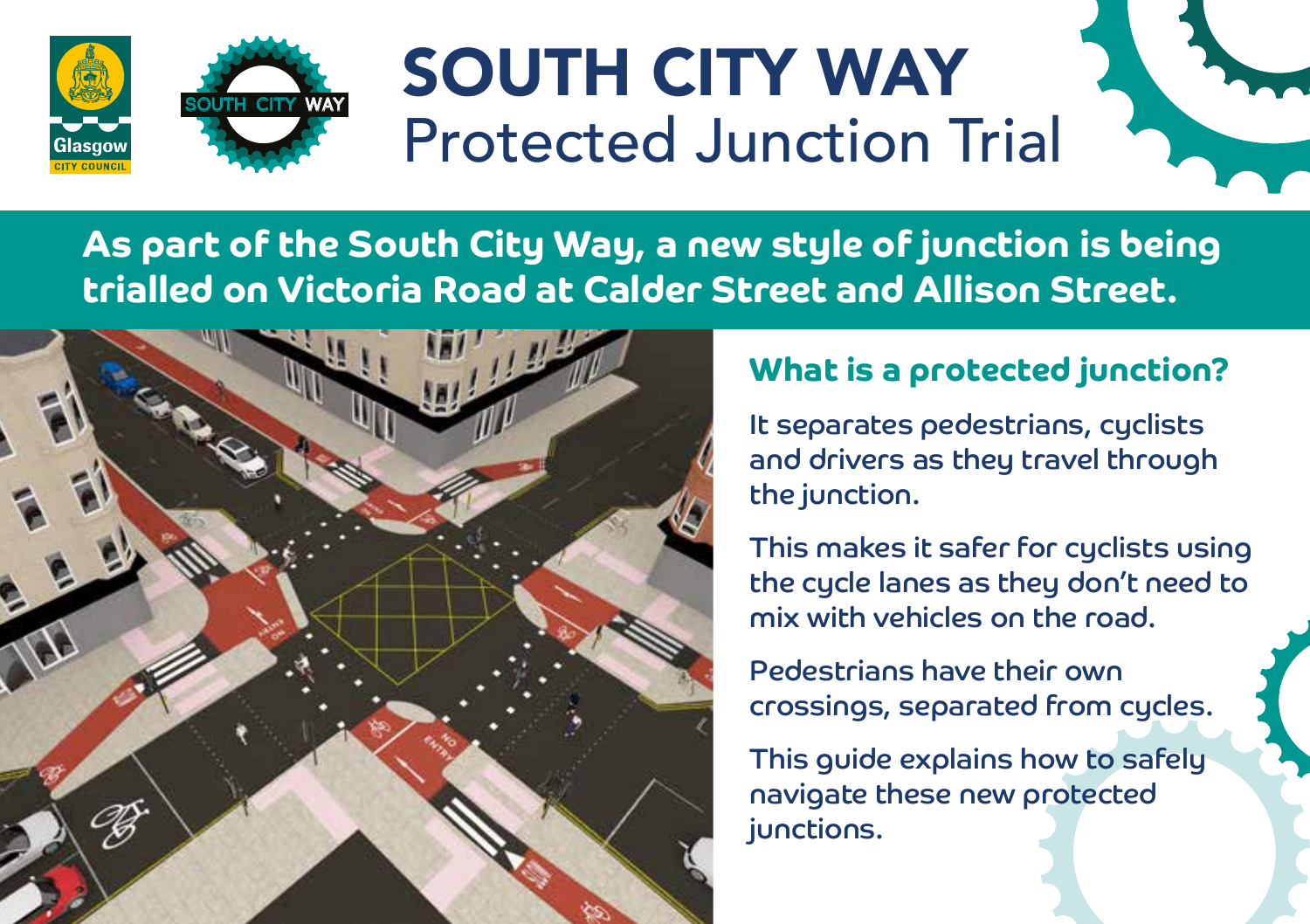

Cyclists and pedestrians have separate crossings.

Use the zebra crossings to cross the cycle lane, then use the pedestrian crossings as normal.

Be aware of approaching cyclists when you cross the cycle lane.

Cross the road using the pedestrian crossings, not the cycle crossings.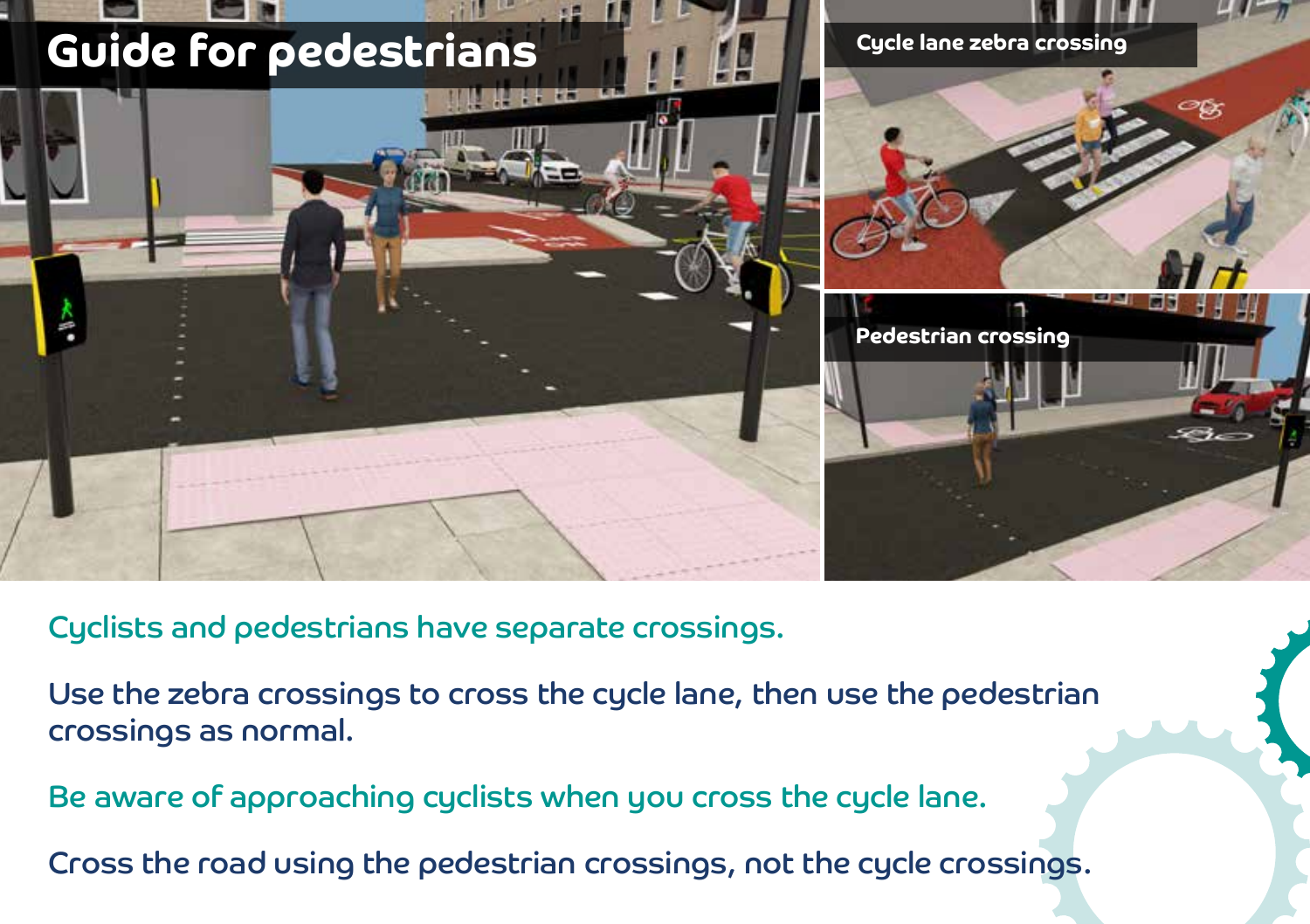

Stay within the protected cycle lanes and follow the dedicated cycle signals to guide you safely through the junction.

- Cross the junction using the cycle crossings, not the pedestrian crossings.
- Cycle with care and always give way to pedestrians. Watch for pedestrians approaching and be ready to give way when needed.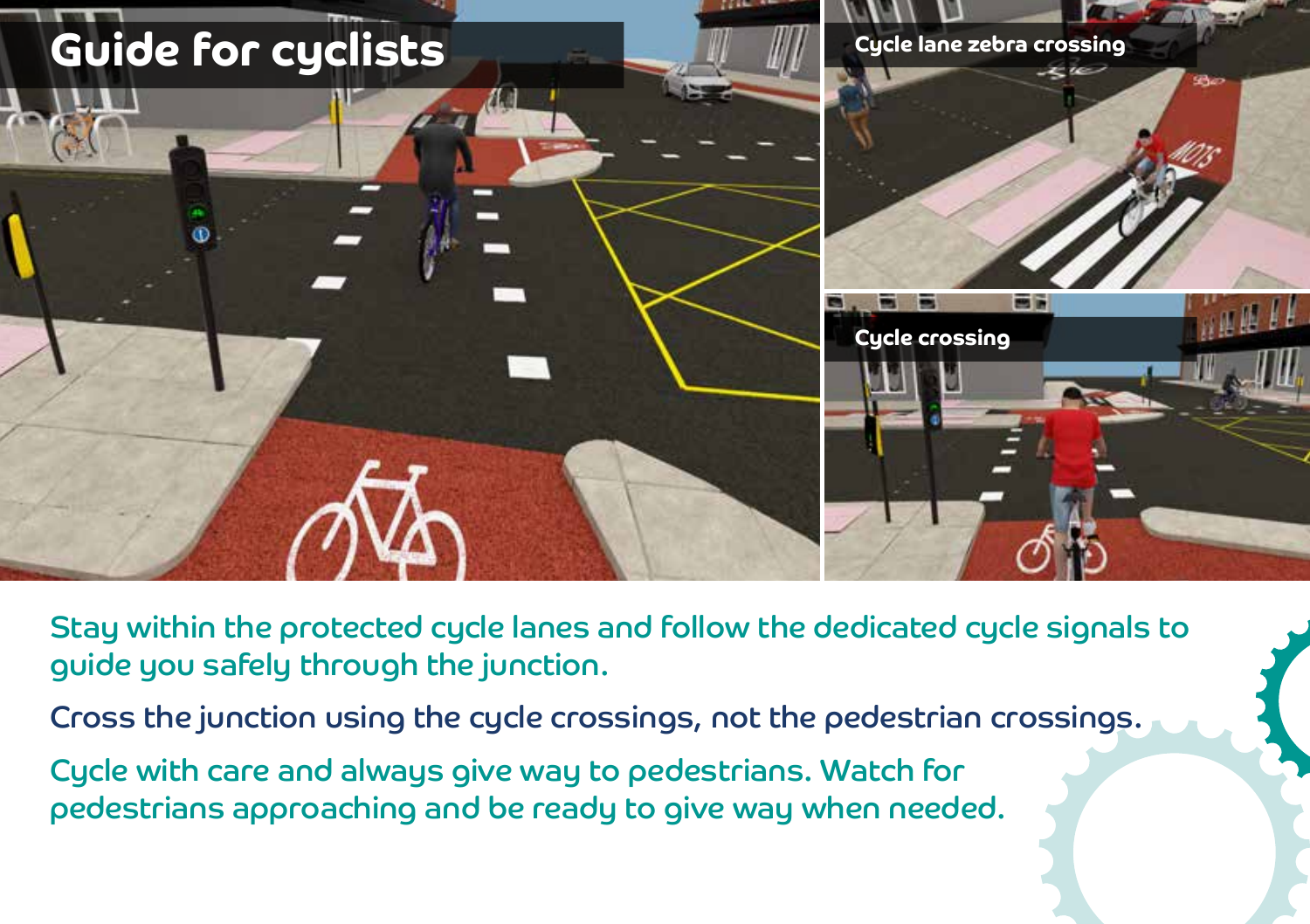

Turning right may be in two stages depending on the traffic lights.

Go ahead with the first green light 1, then wait behind the cycle stop line if the next signal is red **2** . Complete the right turn when this signal turns green. Take care and give way to traffic if merging back onto the carriageway **3** .

When all the cycle lights are green you may be able to make the right turn in one manoeuvre, but remember to give way to pedestrians and allow space for other cyclists.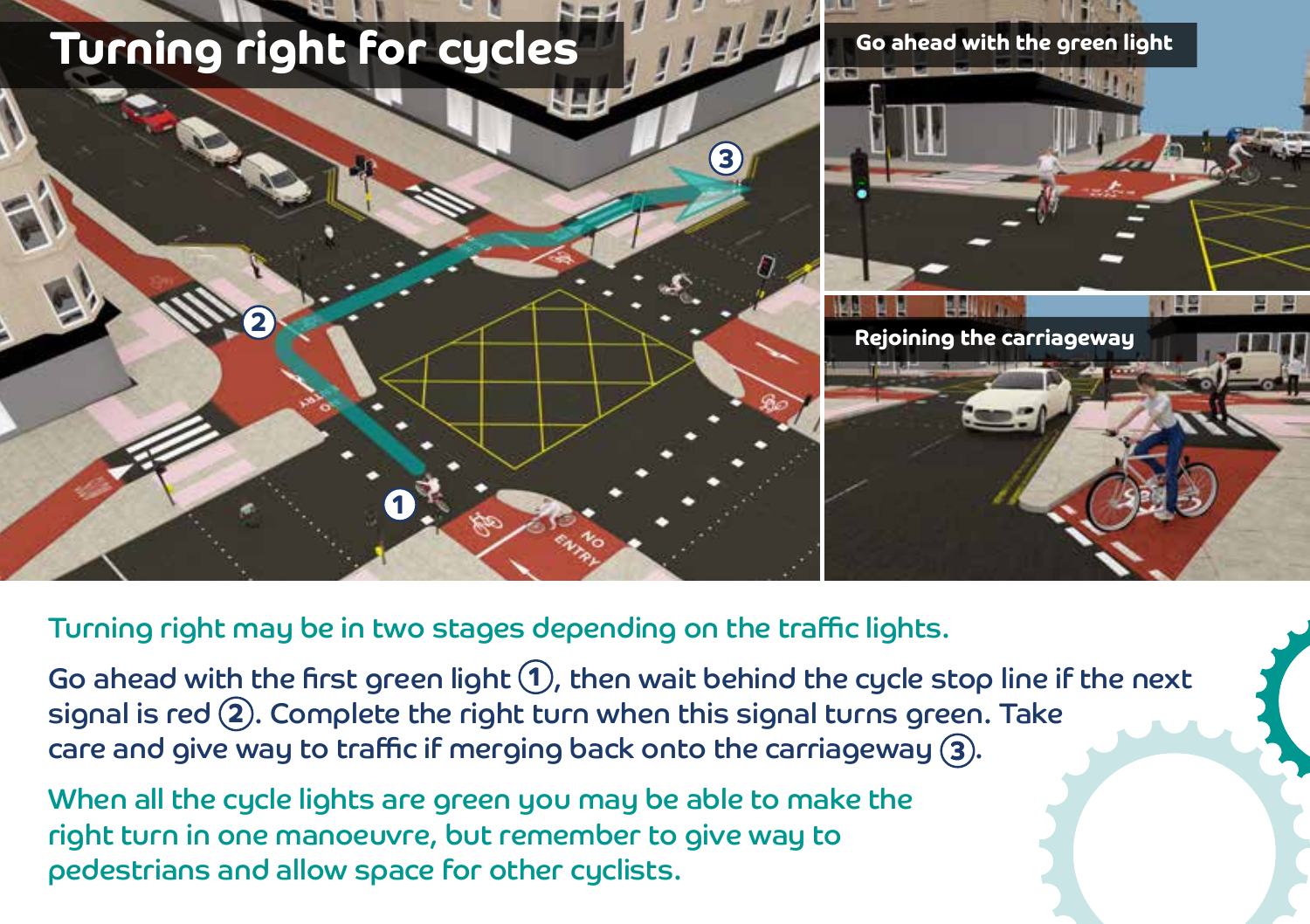

Proceed through the junction as normal following the traffic lights. The only change will be the staging of the lights.

Remember to be alert to cyclists re-joining the carriageway on Calder Street and Allison Street.